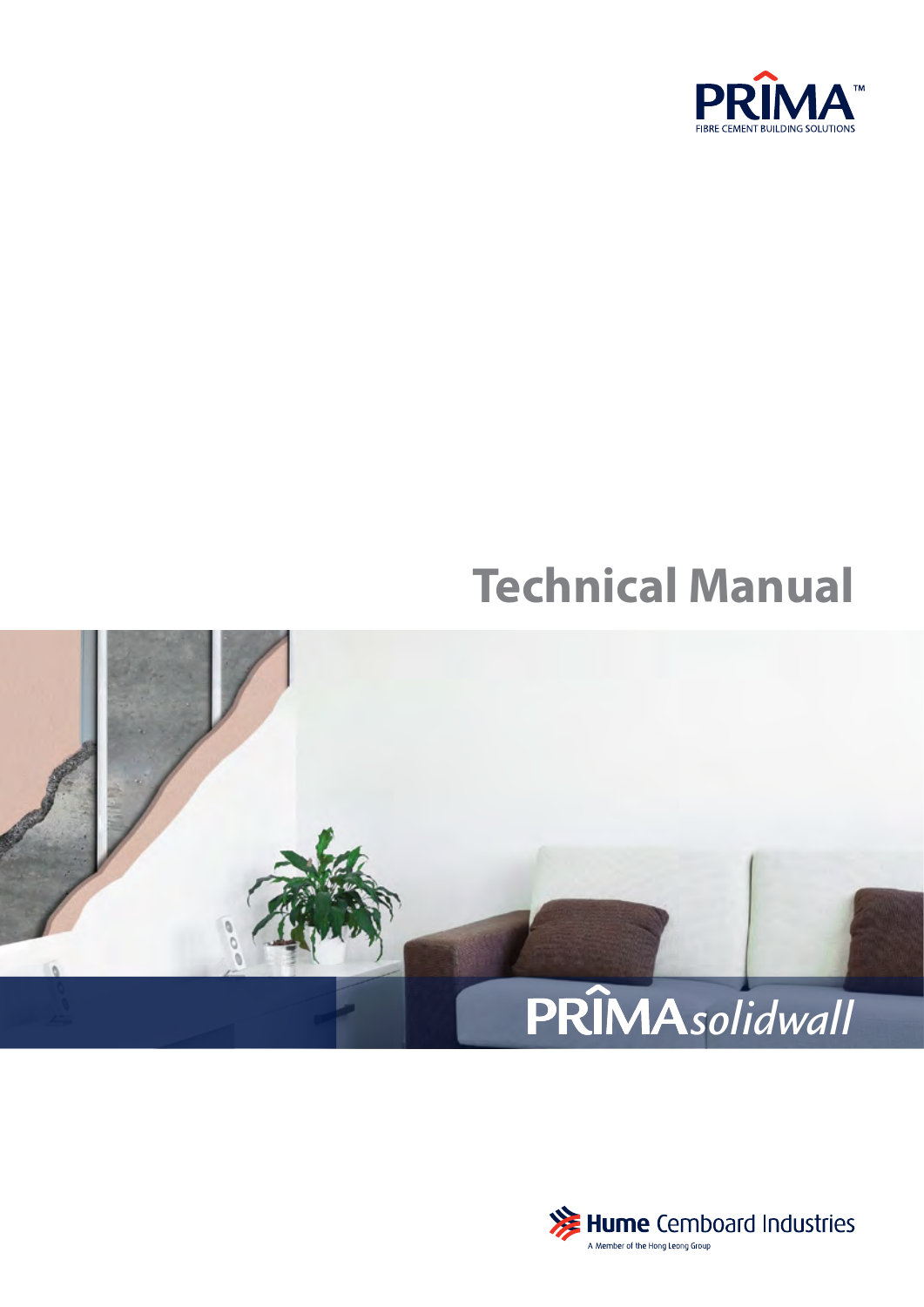### **1. Introduction**

PRIMAsolidwall is a non-load bearing lightweight concrete wall system comprising of fibre cement boards fixed onto galvanized steel stud frames and core filled with lightweight concrete mix. It is designed to replace the conventional and outmoded brick wall system, **PRIMA** solidwall complies with the local and international fire rating, sound & thermal insulations as well as wall robustness standards.

**PRIMA**solidwall is an industrial building system (IBS) certified which also contributes to the Green Building Index (GBI) ratings. **PRIMA** solidwall features a seamless joint straight wall that meets the CONQUAS and QLASSIC requirements, combined with speed of construction, durability and excellent finishing.

### **2. Application & Scope**

PRIMAsolidwall (76mm or 104mm) is the perfect solution for interior walls acting as the separation wall in both residential and commercial developments. For exterior facing walls such as perimeter wall, **PRIMA** solidwall 104mm is much suited for this application. The walls height must be referred to the Stud's Manufacturers' recommendation because different wall height requires a different frame stud thickness.

### **3. System Index**



| <b>System</b><br><b>Configuration</b>              | <b>System</b><br>ID | <b>System</b><br><b>Components</b>                                                                                                                                                                    | <b>Wall</b><br><b>Thickness</b> | Wall<br><b>Mass</b>      | <b>Sound</b><br><b>Transmission</b><br>Class (STC) | <b>Fire</b><br><b>Rating</b><br>(BS476,<br><b>Part 22)</b> | <b>Thermal</b><br><b>Properties</b>        | <b>Usage</b><br>Area               |
|----------------------------------------------------|---------------------|-------------------------------------------------------------------------------------------------------------------------------------------------------------------------------------------------------|---------------------------------|--------------------------|----------------------------------------------------|------------------------------------------------------------|--------------------------------------------|------------------------------------|
| <b>PRIMAsolidwall</b><br>76mm<br>$\leftrightarrow$ | SW76 L6             | a) PRIMAliner <sup>®</sup> board:<br>6x1220x2440mm<br>b) Lightweight concrete<br>$mix$ (cement + sand +<br>expanded polystyrene<br>beads)<br>c) $PRIMA$ <i>wall stud</i> 64mm<br>$x$ 0.55mm BMT (min) | 76mm                            | 76<br>kg/m <sup>2</sup>  | 39 dB                                              | 2 hrs                                                      | R value:<br>$0.238 \text{ m}^2 \text{K/W}$ | Internal<br>Walls<br>only          |
| <b>PRIMA</b> solidwall<br>104mm<br>. h             | SW104 L6            | a) PRÎMA <i>liner</i> ™ board:<br>6x1220x2440mm<br>b) Lightweight concrete<br>$mix$ (cement + sand +<br>expanded polystyrene<br>beads)<br>c) $PRIMA$ <i>wall stud</i> 92mm<br>x 0.55mm BMT (min)      | 104mm                           | 100<br>kg/m <sup>2</sup> | 44 dB                                              | 3 hrs                                                      | R value:<br>$0.317 \text{ m}^2 \text{K/W}$ | External<br>&<br>Internal<br>Walls |

Table 1: PRIMAsolidwall Fire Rated, Acoustic Properties & Application Area.

### **4. Design Guideline**

### **4.1 Components**

### **4.1.1 PRIMA** liner™6.0mm

For interior and exterior application, use PRIMA*liner*™1220mm x 2440mm x 6.0mm (standard size).

#### **4.1.2** *wall stud -* C

Designated rolled steel section for supporting vertical structure of frame. It is manufactured from GI steel or Zincalume finishing of minimum 0.55mm base metal thickness (BMT).



#### **PRÎMA** wall stud - C

| <b>PRIMA</b> wall stud - C | <b>System</b>        |
|----------------------------|----------------------|
| 1) 64mm x 35mm             | PRIMAsolidwall 76mm  |
| 2) 92mm x 35mm             | PRÎMAsolidwall 104mm |

*Table 2:* **PRIMA** wall stud - C for **PRIMA** solidwall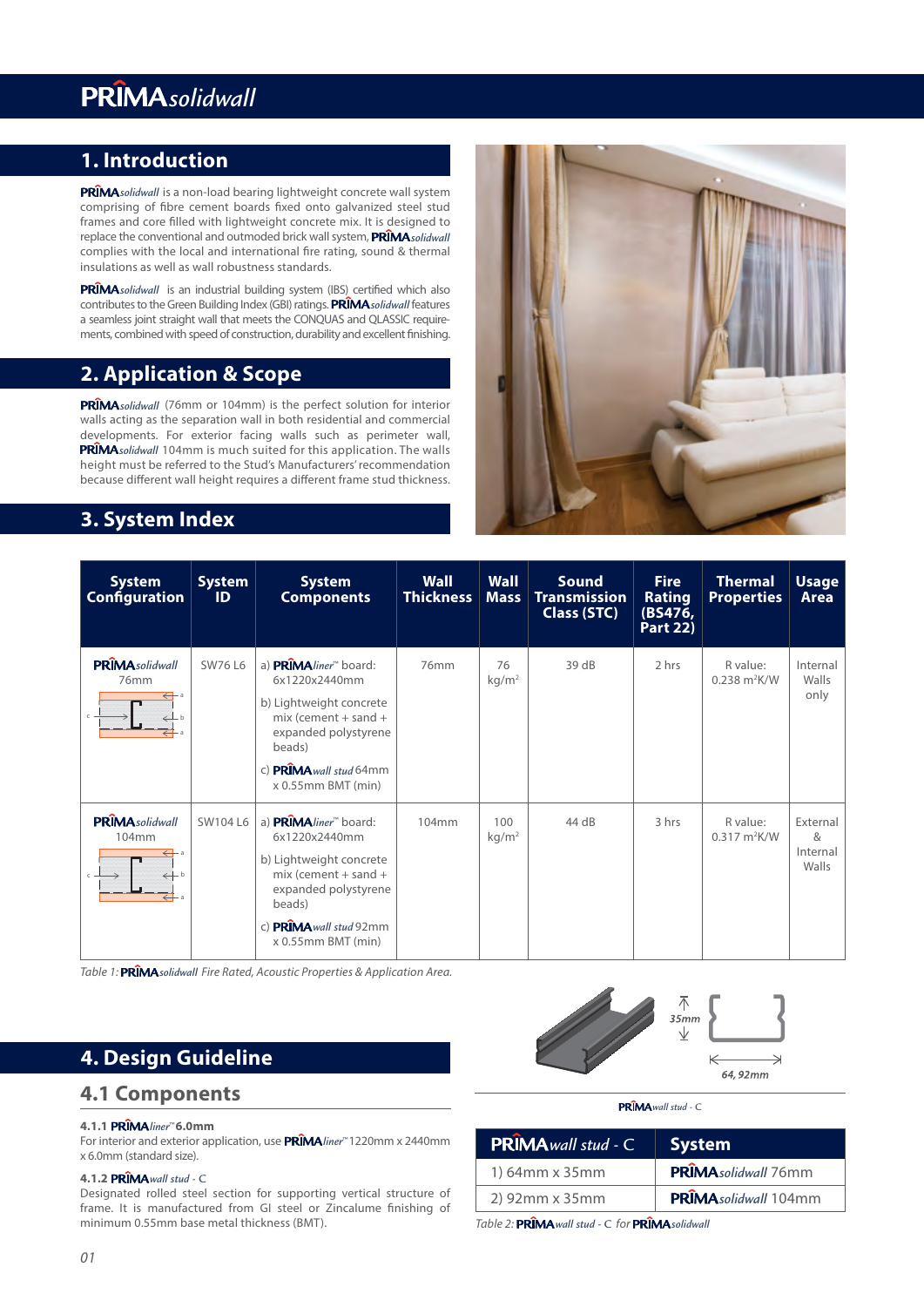

### 4.1.3 PRIMA wall stud - U

Designated rolled steel section for supporting horizontal; bottom and top of frame. It is manufactured from GI steel or Zincalume finishing of minimum 0.55mm base metal thickness (BMT).

| <b>PRIMA</b> wall stud - U | <b>System</b>        |
|----------------------------|----------------------|
| 1) 64mm x 35mm             | PRIMAsolidwall 76mm  |
| 2) 92mm x 35mm             | PRÎMAsolidwall 104mm |

*Table 3:* PRIMA wall stud - U for PRIMA solidwall



**PRÎMA** wall stud - C

#### **4.1.4 Fasteners**

PRIMA fastener - Wafer Head 13mm and PRIMA fastener - Wing Tek 22cm are used as the fasteners for **PRIMA**solidwall system. Fasteners should have a minimum Class 1 finish. Class 3 finish is recommended to be used for external application. The table below shows the recommended PRIMA fastener to be used to construct the PRIMA solidwall system.

| <b>Fastener Type</b>                          | <b>Fastener Photo</b>                 | <b>Usage Area</b>                                                      |  |  |
|-----------------------------------------------|---------------------------------------|------------------------------------------------------------------------|--|--|
| PRIMA fastener - Wing Tek 22mm C1             | <b>SHOREHOUS</b><br>$\leftrightarrow$ | <b>PRÎMA</b> liner <sup>™</sup> 6.0mm to metal stud (internal)         |  |  |
| <b>PRÎMA</b> fastener - Wing Tek 22mm C3      |                                       | <b>PRÎMA</b> liner <sup>™</sup> 6.0mm to metal stud (external)         |  |  |
| PRÎMA fastener - Wafer Head 13mm C1           | <b>HUNTURITY</b><br>$\bigoplus$       | Metal Stud to metal stud, steel door or<br>window frame to metal stud. |  |  |
| Table 4: Fasteners for <b>PRÎMA</b> solidwall |                                       |                                                                        |  |  |

Attaching Wall Tracks to Structure **Power Actuated Expansion Pin Expansion Bolt**

*Figure 1: Fastening system for steel stud to masonry wall / slab. Figure 1: Fastening System for steel stud to masonry wall / slab.*

#### **4.1.5 Joint Compound For Fasteners Covering**

Use only PRIMAjointing compound with 10% cement mixing ratio to conceal the fasteners head for aesthetic appearance. The jointing compound must be applied according to the PRIMA*jointing compound*, Technical Data Sheet (TDS).

### **4.1.7 Fibre Mesh Tape**

**PRIMA** fibre mesh tape must be used as the reinforcement tape at boards' jointing areas.

#### **4.1.6 Flush Joint Compound**

Use only PRIMAjointing compound with 10% cement mixing ratio to conceal the board jointing recessed area to provide a flat surface and seamless joint for coating. The jointing compound must be applied according to the PRIMA jointing compound Technical Data Sheet (TDS).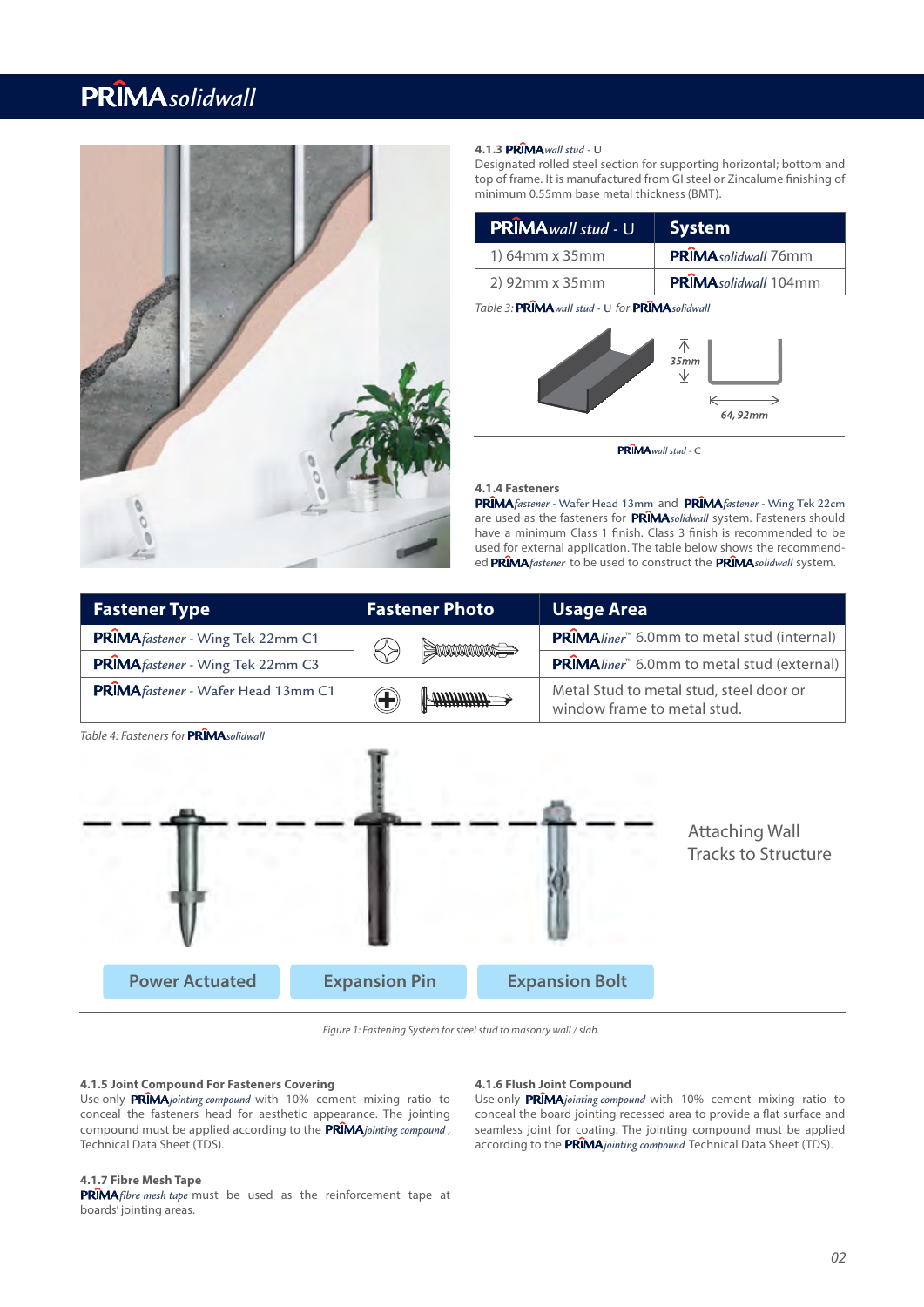### **4.2. Wall Installation**

### **4.2.1 Steel Stud Framing**

### *4.2.1.1 Panel Stud Installation:*

- a. Ensure floor is reasonably flat and level. Set the wall position as indicated in the construction drawings.
- b. Top (ceiling), bottom (floor) and masonry wall tracks are to be anchored to the floor slab at maximum spacing of maximum 610mm centers. Refer to Figure 2 for guideline for stud framing installation sequence.
- c. PRIMA wall stud C is then slot in vertically to the stud spacing of 305mm center. Figure 3 for frame & board installation layout.
- d. Once all the PRIMA wall stud C is well aligned, tighten it with **PRIMA** fastener - Wafer Head 13mm C1 to PRIMA wall stud - U (top and bottom).
- e. Check steel frame straightness. For best result, straightness should be within 3mm over 3000mm length in any direction.



*Figure 2: Guideline for Stud Framing Installation Sequence.*



*Figure 3: Frame & board installation layout*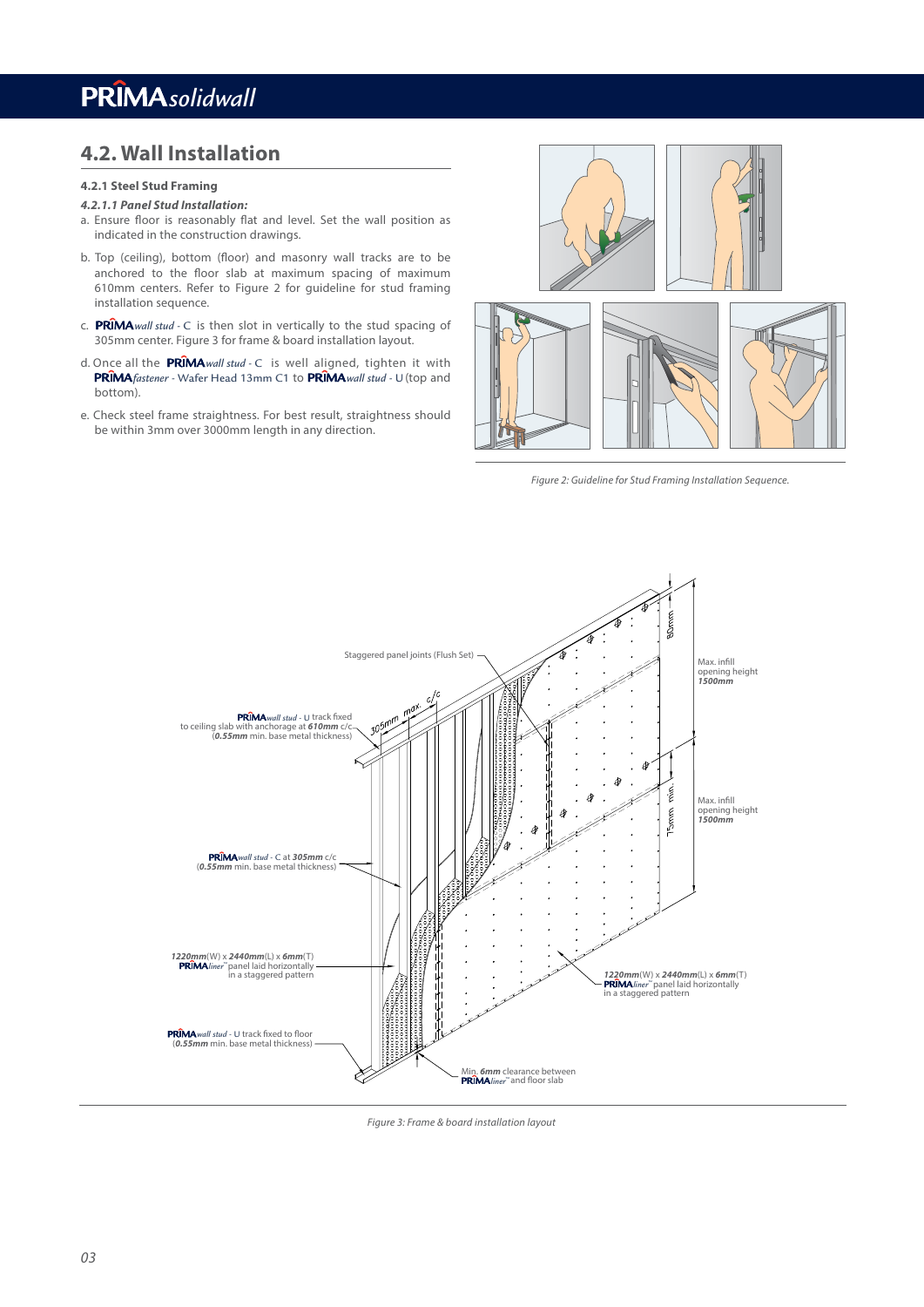### *4.2.1.2 Door Stud & Frame Installation:*

a. Use **PRIMA** wall stud - U for horizontal (top) and **PRIMA** wall stud - C for vertical (left & right) door stud frame.

- b. Attach the door frame where the door frame depth is divided equally between the wall thicknesses. Contractors are recommended to use drywall door frame depth (wall thickness +20mm). Refer to Figure 4 for typical door frame installation details for steel and wood door frame.
- c. Fasten with **PRIMA***fastener* Wafer Head 13mm C1 of door frame to stud (bottom, center and top of the door frame, both left and right).
- d. Ensure the door stud frame is leveled before fasteners are tightened.
- e. Cover the door frame gap with flexible paintable sealant.
- f. Other door frame also can be used but must install as per Door Frame manufacturer's recommendation.



### OPTION 1: DOOR JAMB DETAIL (STEEL DOOR FRAME)







*Figure 4b: Typical Steel Door Frame (with welded steel plate) Installation Details*



OPTION 3 : DOOR JAMB DETAIL - TIMBER DOOR FRAME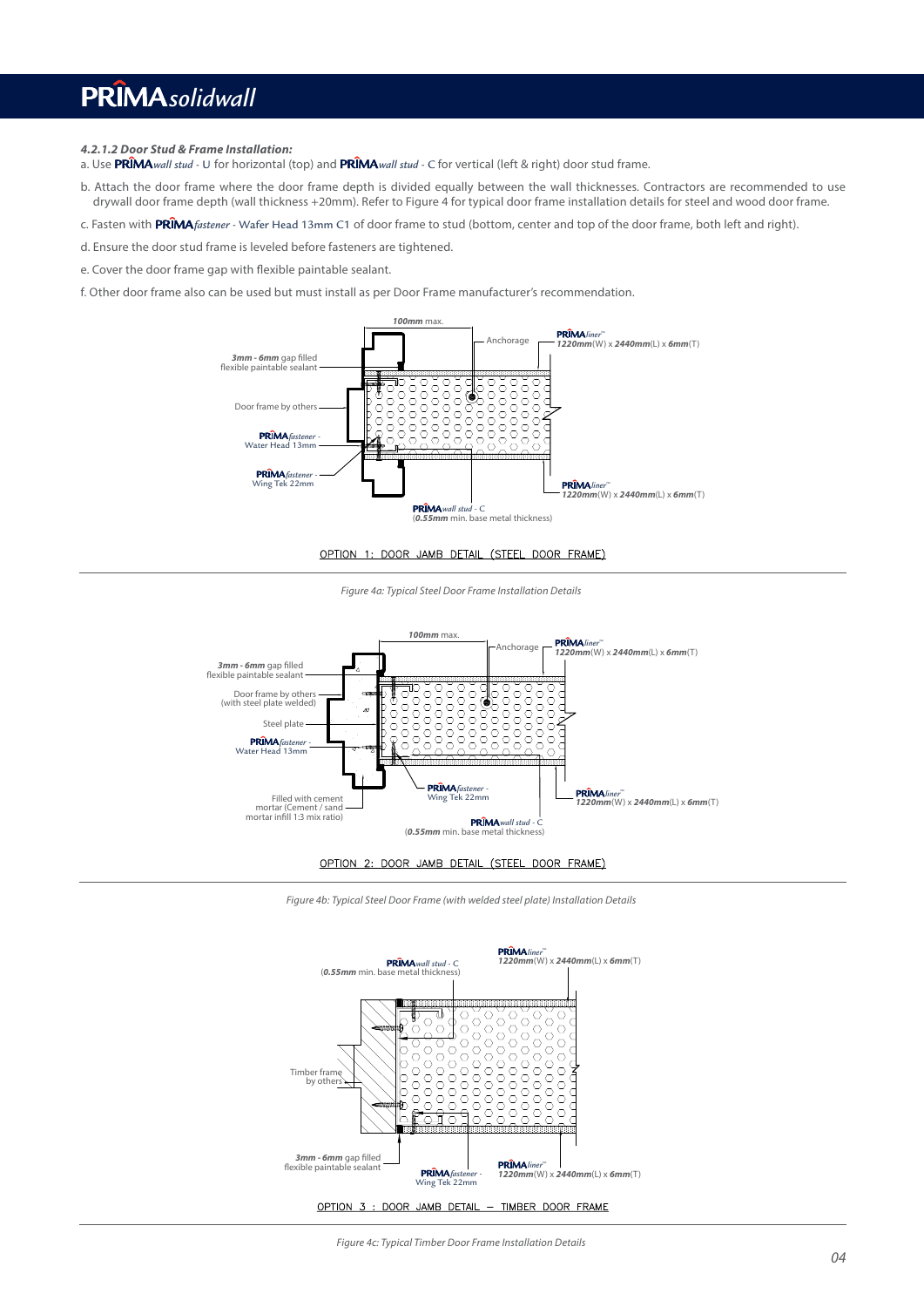### *4.2.1.3 Window Stud and Frame Installation:*

- a. Use PRIMA*wall stud -* U for horizontal (top & bottom) and PRIMA*wall stud -* C for vertical (left & right) window stud frame. Refer to Figure 5 for typical window frame installation details.
- b. Install window frame as indicated in the construction drawing specified by the respective manufacturer (if any).
- c. Cover the window frame gap with flexible paintable sealant.
- d. Ensure the window stud frame is leveled before fasteners are tightened.



*Figure 5: Typical Window Frame Installation Details*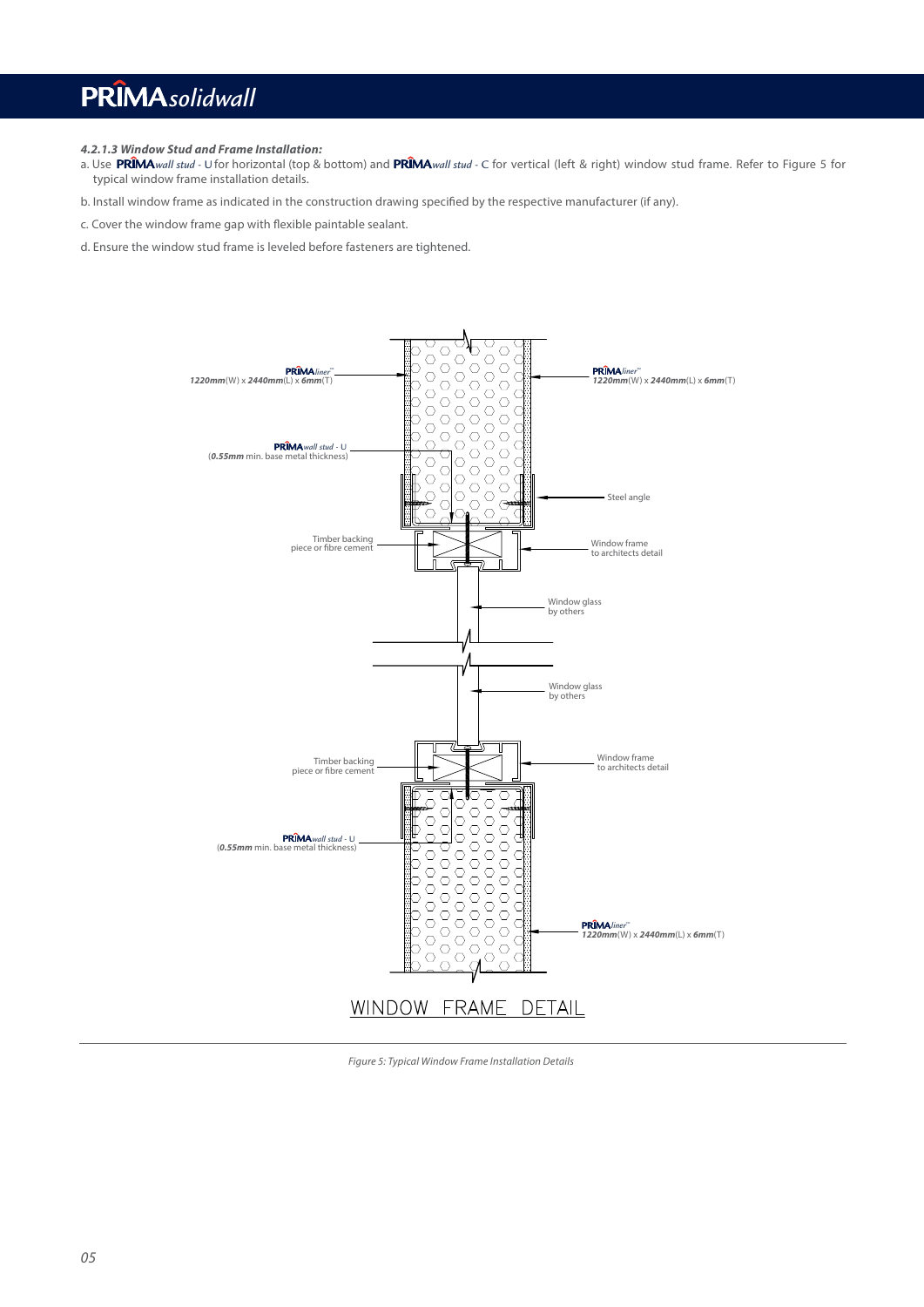### **4.2.2 Board Installation**

**PRIMA** liner™ must be kept dry before installation. If board becomes wet after installation, allow it to dry before solid infill pumping.

#### *4.2.2.1 Installation: liner™*

- a. Install **PRİMA***liner*™ boards in horizontal orientation and in staggered pattern across one side of the wall studs. Start from floor (bottom) to ceiling (top). A 6mm gap should be raised from floor using off cut packers as temporary support for sheet.
- b. Refer to Figure 6 for board's pattern orientation and fasteners distances installation.
- c. Install the stud for door or window prior to board installation as 4.2.1.2 and 4.2.1.3. Make C shape or L shape boards section to avoid cracks at the joint between the boards and the door or window edges. Ensure that the sheet edges do not coincide with the side of the door or window opening. Refer to Figure 7 for sheet layout with door and window opening.
- d. Install the vertical flush joints in zigzag pattern. Vertical flush joints at both partition sides shall not connected at one point in the same stud frame. Refer to Figure 8 for vertical flush joints in zigzag system between front and back wall sides.
- e. Create inll openings of 60mm diameter for every column (between studs) at recommended maximum wall height of 1500mm for each interval. Refer to Figure 3.









*Figure 9: Concrete wall intersection to solid infill wall*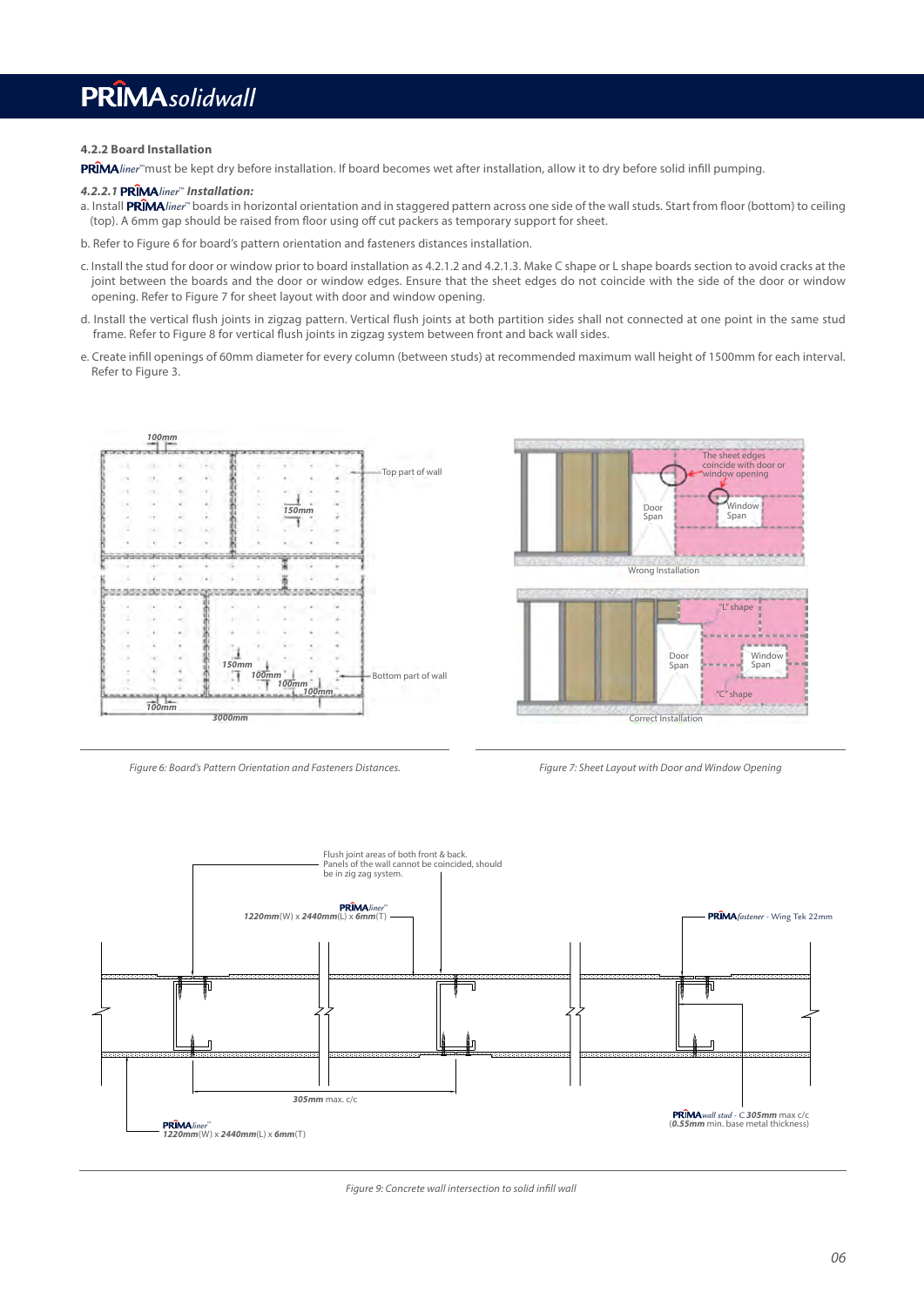### *4.2.2.2 Wall Intersection To Solid Inll Wall*

a. For solid infill wall intersection either masonry wall to solid infill wall or solid infill wall to solid infill wall, a 3 - 6mm gap filled with flexible paintable sealant is required.

b. Refer to Figure 9 for concrete wall intersection to solid infill wall.

- c. Refer to Figure 10 for corner wall intersection of solid infill wall to solid infill wall. Only inward corner required a 3 6mm gap filled with flexible paintable sealant.
- d. Refer to Figure 11 for solid infill wall to solid infill wall intersection at the center.



*Figure 9: Concrete wall intersection to solid inll wall*



*Figure 10: Corner wall intersection of solid infill wall to solid infill wall* 

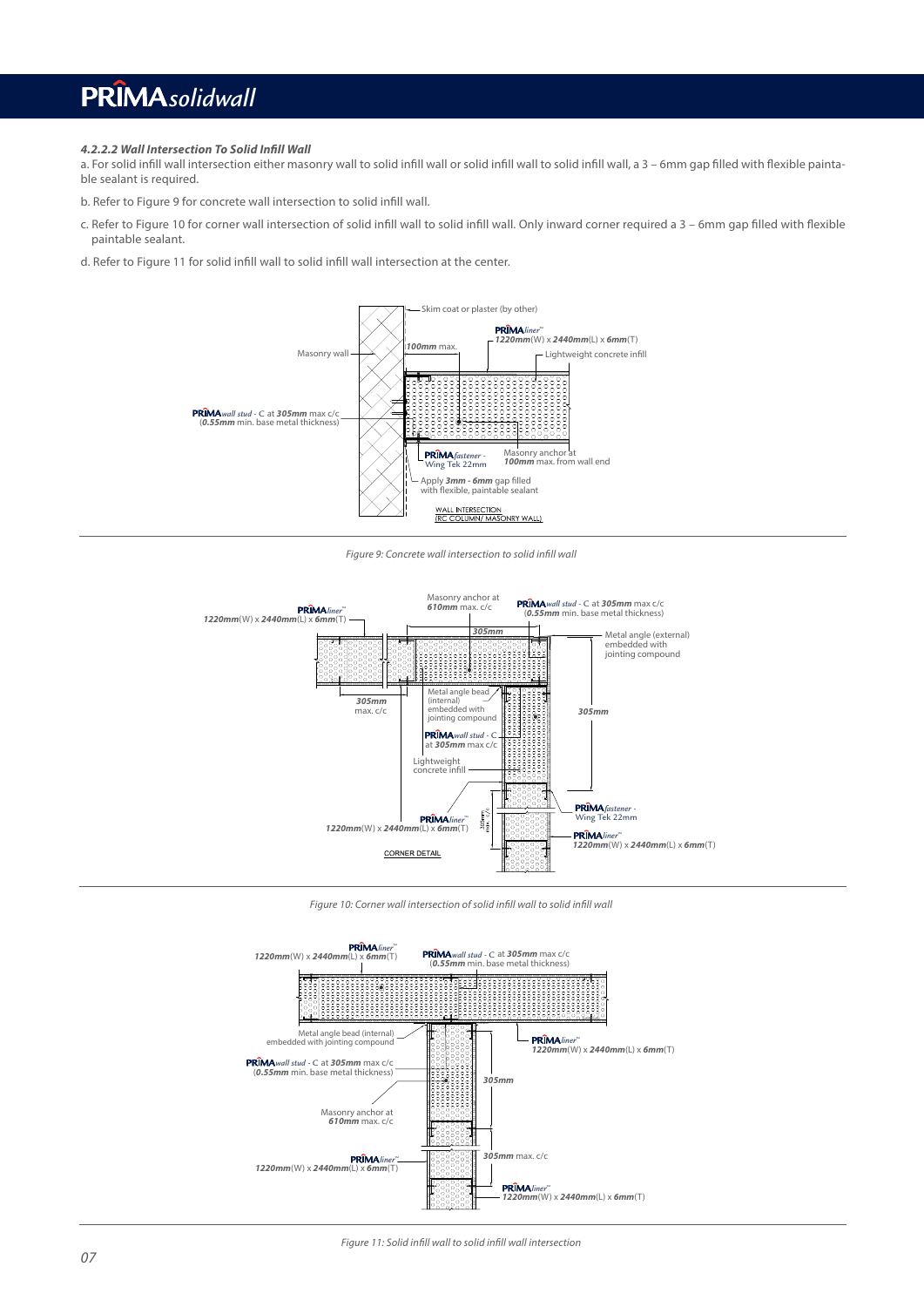### *4.2.2.3 M&E Installation*

a. M&E services installation is recommended to be done prior the 2nd piece wall panel installation.

b. Electrical socket can be reinforced with either light gauge steel batten or L-angle. Refer to Figure 12 for electrical outlet in between section C-C using light gauge steel batten and electrical outlet attached to stud using L-angle.



*Figure 12: Electrical outlet in between section C-C and electrical outlet attached to stud*

### **4.2.2.4 Solid Infill Materials and Pumping Process**

### *4.2.2.4.1 Recommended Mixture*

Light weight concrete is mixed in the proportions of: Cement (by weight): Sand (by weight): EPS (by volume) = **50kg: 100kg: 150Liter**

### *4.2.2.4.2 Mixing & Inlling Methodology*

- a. Make sure the 3-phase power is ready then switch on the mortar pump machine.
- b. Pour the 150Liters EPS beads in to the mixer tank follow by 100kg of sand (equivalent to 13 sand shovels, 1 bag of cement (50kg) and 100gm additives (HY additive). Gradually add in approximately 30Liters of water.
- c. Allow the material to be mixed evenly in about 2 3 minutes. Inspect the mix to ensure its workability. Then discharge the mixture in to the storage tank through the filtration screen.
- d. Switch on the main pump machine and the mixture will automatically pump to the higher level through the iron tube and flexible tube with nozzle.
- e. Insert the nozzle in to the infill opening and start filling up all cavities at 305mm interval.
- f. Clean the excessive infill out of the infill opening and waste on the floor properly, allow the light weight concrete to cure for at least 4 hours before infilling the next level of light weight concrete.
- g. Allow 7 days curing before the next process such as flush jointing or painting.
- h. Hollowness in the wall cavity can be identified by visual observation, **PRIMA**liner<sup>™</sup> would change its colour to darker pink (wet appearance) in the following day after infilling. If the PR**IMA***liner*"colour remain unchanged (dry look), then the cavity may subject to hollowness. Inspect/ check for hollowness. Hollowness can be repaired by creating additional opening at the affected area and filling the cavity manually using the light weight concrete mix.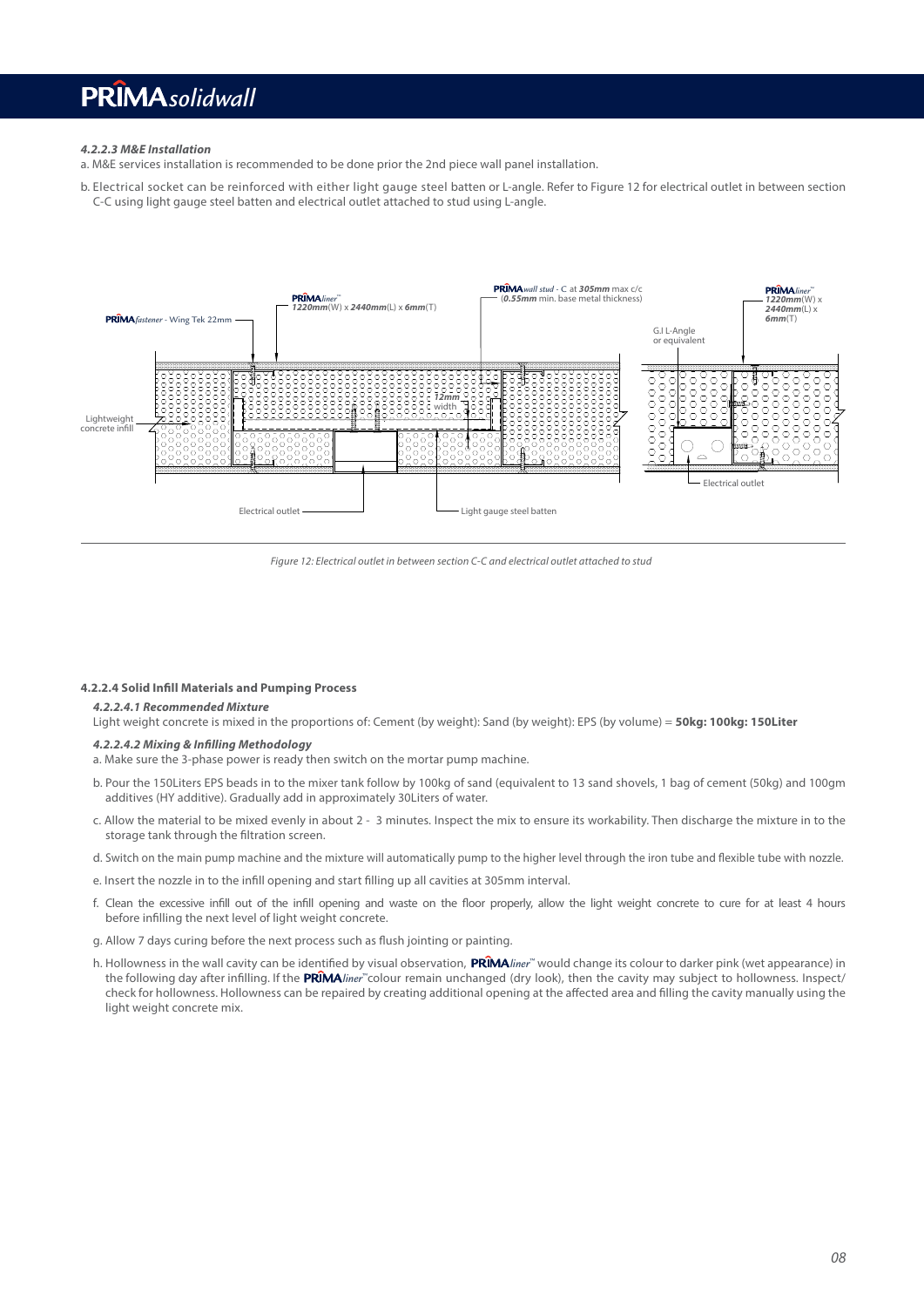*4.2.2.5 Flush Jointing (At Board Jointing Areas & Fasteners)*

a. Use damp sponge to clean the board jointing surface and ensure the board surface is free from dust.

- b. Embed the PRIMA *fibre mesh tape* followed up by 1st layer of PRIMA *jointing compound* (approximately 100 mm wide) using 100 mm scrappers. The 1st layer compound may take 2hrs to dry.
- c. Apply 2nd layer of PRIMA*jointing compound* (approximately 150 mm wide) using 150 mm scrapers once the 1st layer of compound dry, indicated by lighter colour appearance.
- d. For fastener points, apply two layers of PRIMA*jointing compound*.
- e. Ensure the fastener points are smooth.
- f. When dry, lightly scrap away the uneven surface of the flush joint areas & fasteners using scrapper to get an even finish before any finishing.
- g. Refer to Figure 14 for flush joint detail, Figure 15 for outward flush joint corner and Figure 16 for inward flush joint corner.
- h. For inward joint corner, can either use sealant or flush jointing to seal the gap.



*Figure 14: Flush joint detail*

**Figure 15: Outward flush joint corner** 



Figure 16a: Inward flush joint corner using flexible sealant

Figure 16b: Inward flush joint corner using metal angle.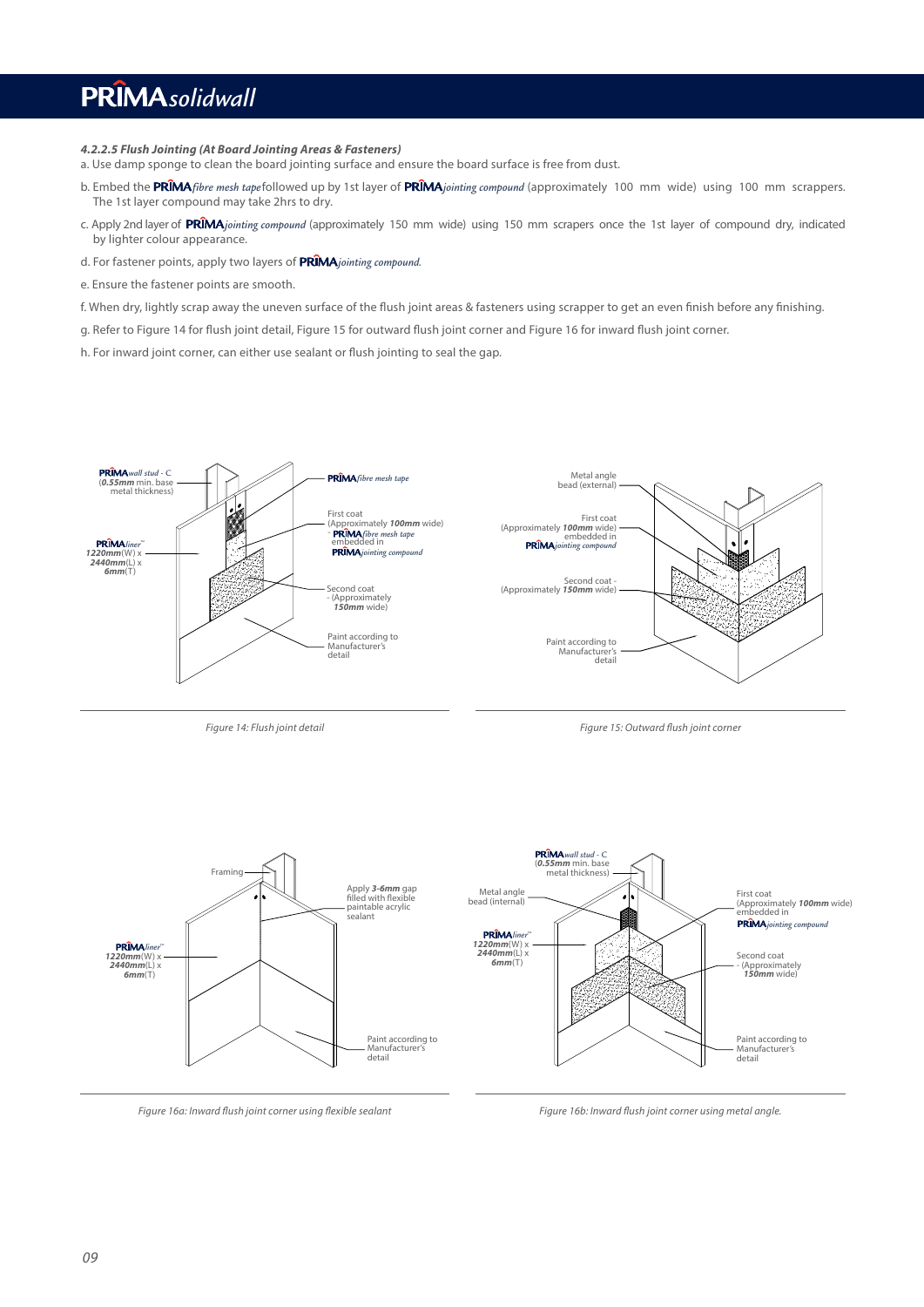### **4.3 Control Joints**

Control Joints in PRIMAsolidwall system are required to correspond to thermal expansion between wall system with supporting structure or anywhere that significant structural movement is expected.

#### **4.3.1 Vertical Control Joints**

Vertical control joints must be provided to accommodate anticipated movement within a building. **PRIMA**solidwall systems require vertical control joints to be located as follow;

| <b>Recommended Control Joints Spacing</b> |                  |  |
|-------------------------------------------|------------------|--|
| Untilled walls                            | 9.0 <sub>m</sub> |  |
| Tiled walls                               | 4.8m             |  |



*Figure 17: Vertical Control Joints*



#### **4.3.2 Horizontal Control Joints**

It is required beneath slab or beam or primary structure to accommodate any expected deflection. The magnitude of the deflection must be verified by the Structural Engineer.



*Figure 18: Horizontal Control Joints (beneath slab / beam)*

### **4.4 Panel Finishes**

PRIMAsolidwall system has a slightly pink finish on both surfaces. Under normal circumstances PRIMA liner<sup>™</sup> board must be top-coated within 3 months after installation. Ensure boards are dry prior to painting. In all cases, Coating Manufacturer's recommendations must be strictly adhered to.

### **4.4.1 Interior Finishes**

The interior surface can be decorated with 2 coats of 100% quality water-based acrylic paint. There is no requirement for primers or sealers for general purpose application. Alternatively the interior surface can be also decorated with wall covering materials such as wall paper.

#### **4.4.2 Exterior Finishes**

The exterior surface must be coated with an appropriate finish. The exterior surface of PRIMAsolidwall can be finished with any variety of coatings, provided they are compatible with fibre cement, **PRIMA** fastener and PRIMAjointing compound. A layer of exterior sealer and 2 layers of exterior paint are preferred.

### **5. Design Considerations**

This guide represents good practice, though it is not intended as an exhaustive statement of all relevant information. It remains the responsibility of the Building Designer to verify that the **PRIMA** solidwall system is suitable for the particular requirements of any given project.